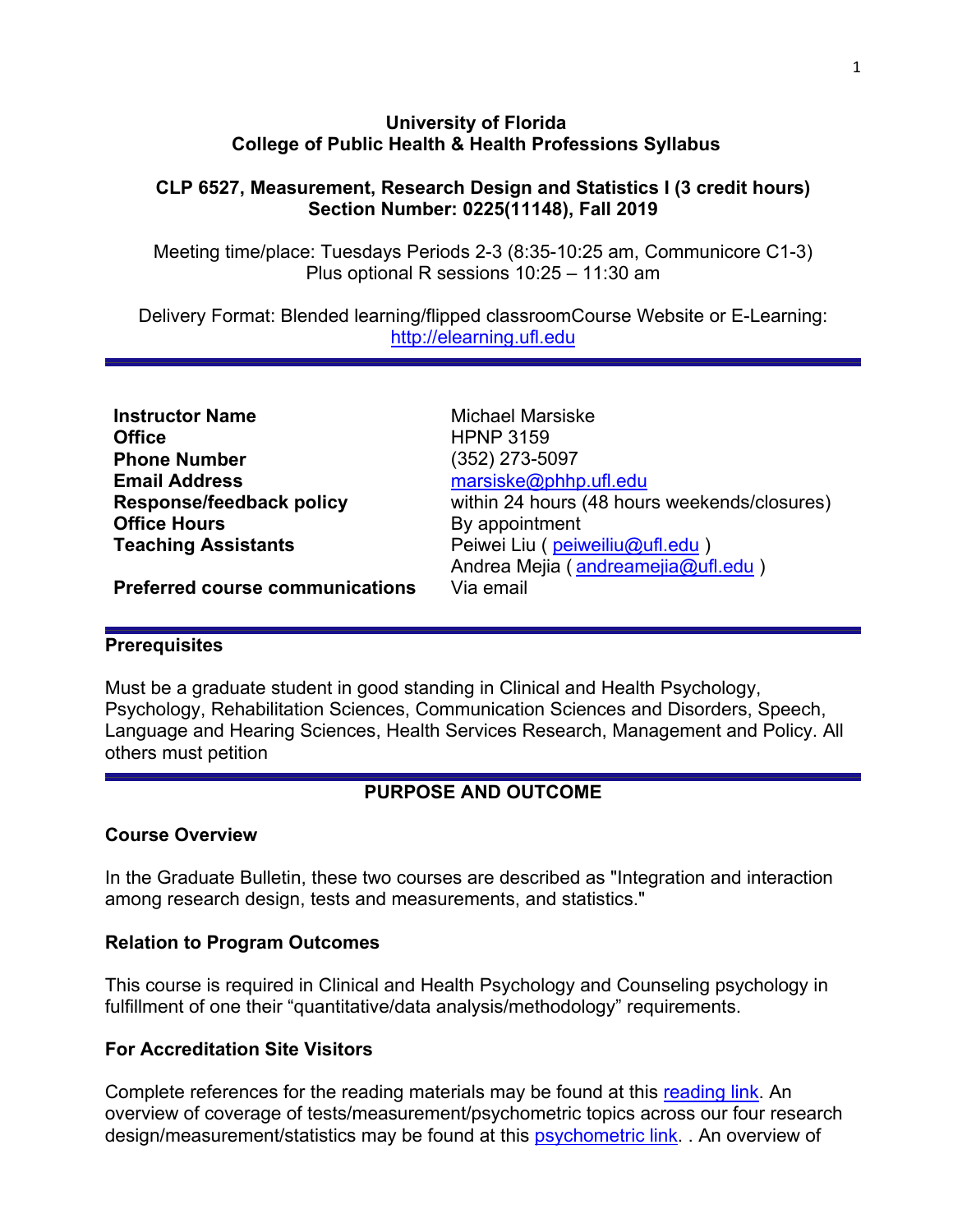coverage of [research design](http://phhp-marsiske.sites.medinfo.ufl.edu/for-students/classes/research-design-and-methods-coverage-in-clp-courses/) and methodology topics may be found at the research design [link.](http://phhp-marsiske.sites.medinfo.ufl.edu/for-students/classes/research-design-and-methods-coverage-in-clp-courses/)

# **Course Objectives and/or Goals**

Content domains: Scientific method, internal & external validity, distributions, parametric assumptions, standardizing and normalizing transformations, correlation, simple regression, multiple regression, collinearity and outlier detection, moderated and mediated regression, robust regression

| <b>Dimension</b>   | <b>Objective</b>                                                                                                                                                                                                                                                                                                    | Learning<br>activity/ies                                                                   | <b>Evaluation</b>                                                                                                                   |
|--------------------|---------------------------------------------------------------------------------------------------------------------------------------------------------------------------------------------------------------------------------------------------------------------------------------------------------------------|--------------------------------------------------------------------------------------------|-------------------------------------------------------------------------------------------------------------------------------------|
| Knowledge          | <b>Read textbook and primary</b><br>source meetings; class<br>powerpoints and transcripts.<br><b>Identify</b> the major topics<br>covered each week and the<br>relationship to the course<br>roadmap<br>Reproduce simple analysis<br>and data strategies<br>demonstrated in lecture                                 | Online lectures,<br>online<br>demonstrations,<br>readings                                  | Self-testing<br>and mastery<br>learning;<br>multiple-<br>choice<br>examination                                                      |
| Comprehension      | <b>Define</b> the major<br>concepts/terms each week<br><b>Describe</b> the appropriate<br>situations in which to use<br>techniques demonstrated<br><b>Differentiate</b> among different<br>approaches (e.g., different<br>kinds of transformations or<br>analysis strategies) and their<br>strengths and weaknesses | Online<br>demonstrations, In-<br>class discussion<br>readings                              | Self-testing<br>and mastery<br>learning, in-<br>class practice<br>exercises,<br>multiple-<br>choice<br>examination                  |
| <b>Application</b> | <b>Calculate major coefficients</b><br>and summary statistics<br><b>Chart</b> key findings and<br>interpret<br><b>Choose the best</b><br>analysis/transformation for a<br>given situation<br><b>Extend basic analysis</b><br>situations demonstrated in<br>class to more complex data<br>problems                   | Online<br>demonstrations,<br>Hands-on class<br>sessions, Team-<br>based problem<br>solving | Self-testing<br>and mastery<br>learning; in-<br>class practice<br>exercises,<br>data analysis<br>homework<br>(output<br>generation) |
| <b>Analysis</b>    | <b>Break down the multiple</b><br>results of a data analysis into<br>constituent pieces<br><b>Examine</b> variable distributions<br>and determine if conformal for<br>analysis                                                                                                                                      | Team-based<br>problem solving, In-<br>class discussion,<br>coaching/mentoring              | Peer-review<br>and group<br>self-<br>evaluation,<br>data analysis<br>homework                                                       |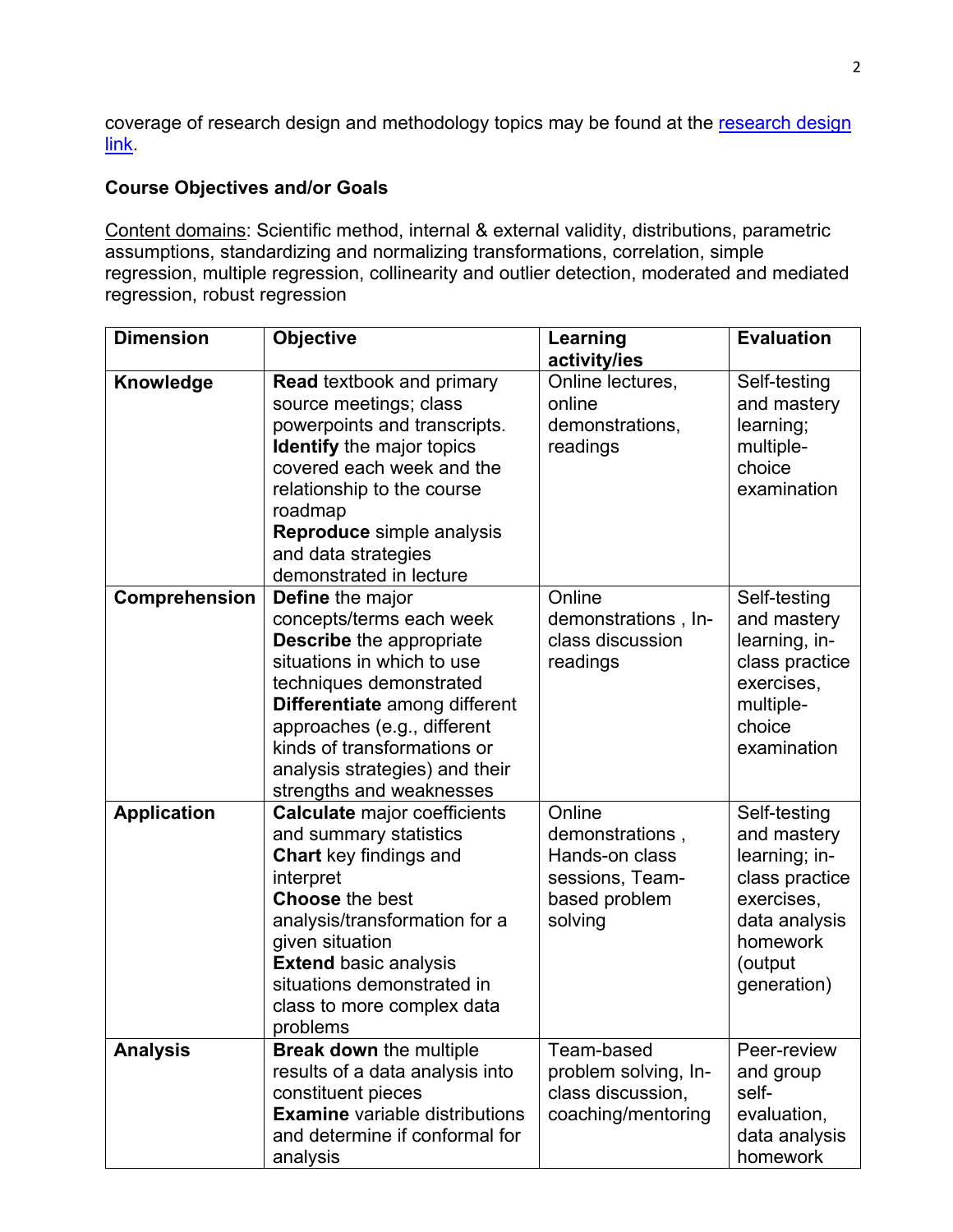| <b>Dimension</b>  | <b>Objective</b>                      | Learning            | <b>Evaluation</b> |
|-------------------|---------------------------------------|---------------------|-------------------|
|                   |                                       | activity/ies        |                   |
|                   | Interpret the results of              |                     | (analysis         |
|                   | analyses with regards to the          |                     | selection and     |
|                   | substantive questions being           |                     | output            |
|                   | asked                                 |                     | interpretation)   |
|                   | <b>Recommend next steps or</b>        |                     |                   |
|                   | areas in need of clarification to     |                     |                   |
|                   | improve the analysis                  |                     |                   |
| <b>Synthesis</b>  | <b>Collaborate with group</b>         | Coaching/mentoring, | Multiple          |
|                   | members to determine the best         | Team-based          | choice            |
|                   | solution to a complex problem         | problem solving     | examination       |
|                   | <b>Combine</b> multiple sources of    |                     | (questions)       |
|                   | information (e.g., information        |                     | combining         |
|                   | regarding distributions and           |                     | multiple          |
|                   | analytical question)                  |                     | aspects of        |
|                   | <b>Construct</b> an appropriate       |                     | the course);      |
|                   | analysis strategy for a multi-        |                     | homework          |
|                   | part data problem                     |                     | (multi-           |
|                   | Model independent/dependent           |                     | component         |
|                   | variable relationships using the      |                     | data-analysis     |
|                   | appropriate techniques given          |                     | problems)         |
|                   | distributions and questions           |                     |                   |
| <b>Evaluation</b> | Appraise the quality of the           | Coaching/mentoring, | <b>Homework</b>   |
|                   | data and the admissibility of         | Team-based          | (data-            |
|                   | solutions generated                   | problem solving     | analysis          |
|                   | <b>Assess the fit/quality of the</b>  |                     | problems          |
|                   | solution and recommend next           |                     | requiring you     |
|                   | steps                                 |                     | to judge          |
|                   | <b>Compare/contrast solutions</b>     |                     | effectiveness     |
|                   | generated under multiple              |                     | of the            |
|                   | approaches to transformation          |                     | solution);        |
|                   | or data analysis                      |                     | group self-       |
|                   | <b>Prioritize and select the best</b> |                     | evaluation        |
|                   | choice for data analysis, given       |                     | discussions       |
|                   | available data and distribution       |                     |                   |
|                   | and research question.                |                     |                   |

## **Instructional Methods**

This is a blended learning course. Specifically, it uses a flipped classroom (lectures online, in person meetings for collaborative problem solving)

# **Blended Learning**

# *What is blended learning and why is it important?*

A Blended Learning class uses a mixture of technology and face-to-face instruction to help you maximize your learning. Knowledge content that, as the instructor, I would have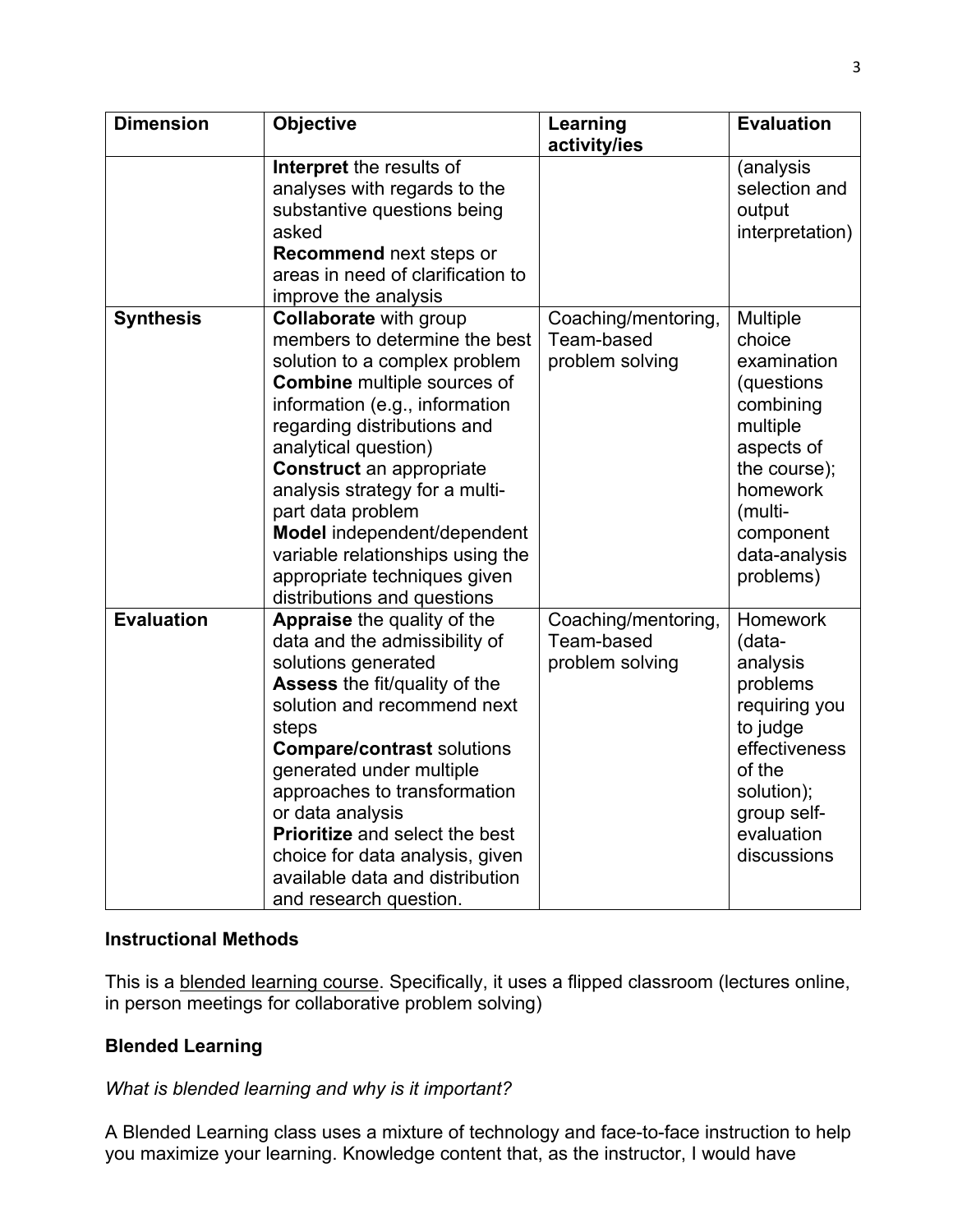traditionally presented during a live class lecture is instead provided online before the live class takes place. This lets me focus my face-to-face teaching on course activities designed to help you strengthen higher order thinking skills such as critical thinking, problem solving, and collaboration. Competency in these skills is critical for today's health professional.

## *What is expected of you?*

You are expected to actively engage in the course throughout the semester. You must come to class prepared by completing all out-of-class assignments. This preparation gives you the knowledge or practice needed to engage in higher levels of learning during the live class sessions. If you are not prepared for the face-to-face sessions, you may struggle to keep pace with the activities occurring in the live sessions, and it is unlikely that you will reach the higher learning goals of the course. Similarly, you are expected to actively participate in the live class. Your participation fosters a rich course experience for you and your peers that facilitates overall mastery of the course objectives.

# *Things to keep in mind*

Because I post material online, you can go back and review it as many times as needed to feel comfortable with the material prior to the live class. Please keep in mind that you have to allocate your time wisely to take full advantage of the blended learning approach.

# **DESCRIPTION OF COURSE CONTENT**

## **Topical Outline/Course Schedule**

(note: Readings are sometimes on topics ahead of the current week, to help prepare you for later weeks)

| <b>Week</b>      | <b>Class</b><br>meeting | Date to<br>complete<br>online<br>lecture<br>by | Topic(s)                                                                                               | <b>Readings</b><br>(Field<br>values are<br>$5th$ edition)) | <b>Assignment</b><br>due date |
|------------------|-------------------------|------------------------------------------------|--------------------------------------------------------------------------------------------------------|------------------------------------------------------------|-------------------------------|
| $\boldsymbol{0}$ | 8/20                    | n/a                                            | Course introduction                                                                                    | n/a                                                        | n/a                           |
|                  | 8/27                    | 8/27                                           | Course roadmap,<br>theories/models/critical<br>thinking about science                                  | Field 1<br>weblinks                                        | n/a                           |
| $\overline{2}$   | 9/3                     | 9/3                                            | Replication, inference,<br>threats to internal and<br>external validity                                | Field 2,<br>Kazdin 2 & 4<br>weblinks                       | n/a                           |
| 3                | 9/10                    | 9/10                                           | Characterizing distributions,<br>skewness & kurtosis,<br>descriptives, standard<br>deviation, z-scores | Field 4,<br>Howelll 2 & 3                                  | 9/16                          |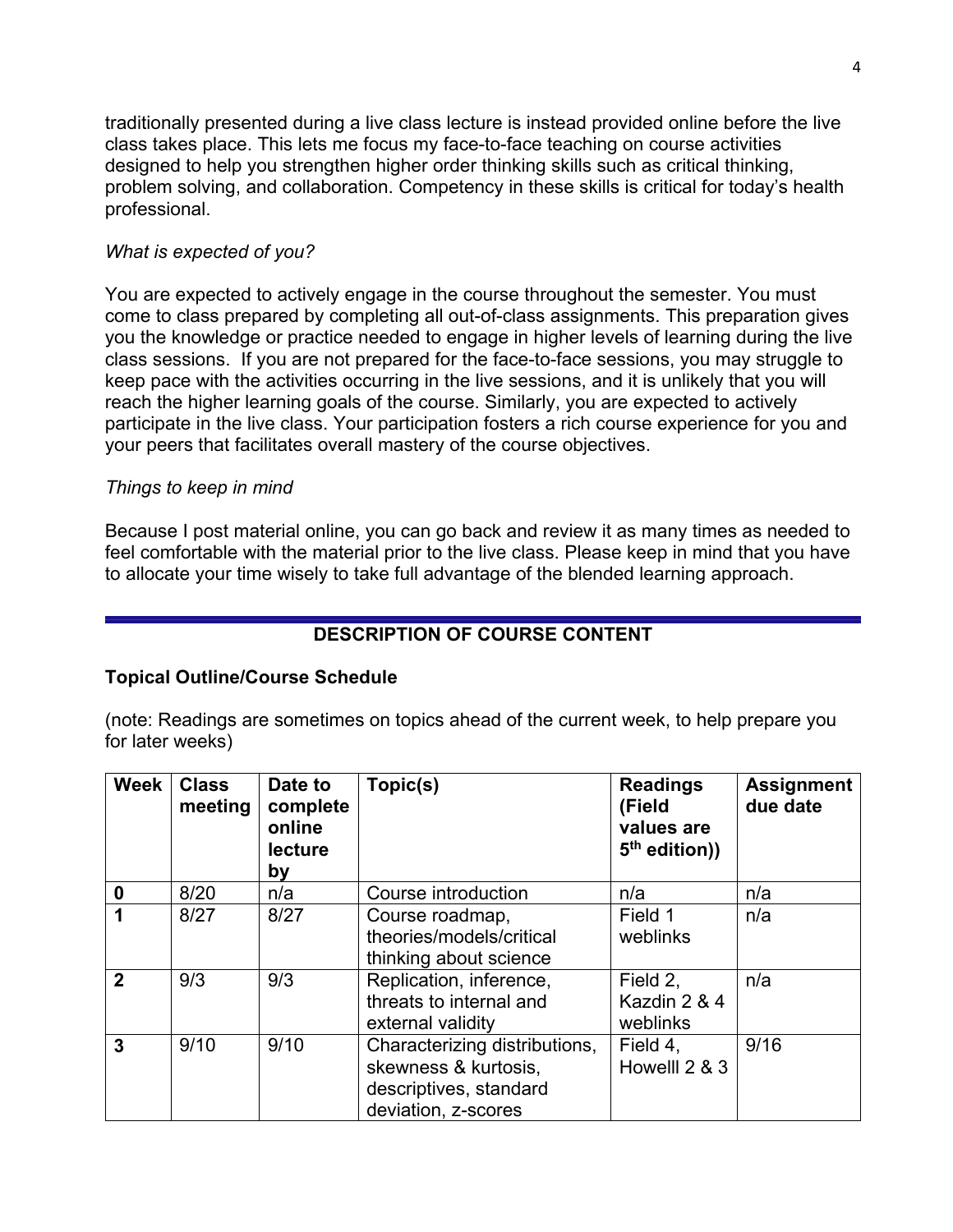| <b>Week</b>             | <b>Class</b><br>meeting | Date to<br>complete<br>online<br>lecture | Topic(s)                                                                                                                                                            | <b>Readings</b><br>(Field<br>values are<br>5 <sup>th</sup> edition)) | <b>Assignment</b><br>due date     |
|-------------------------|-------------------------|------------------------------------------|---------------------------------------------------------------------------------------------------------------------------------------------------------------------|----------------------------------------------------------------------|-----------------------------------|
|                         |                         | by                                       |                                                                                                                                                                     |                                                                      |                                   |
| $\overline{\mathbf{4}}$ | 9/17                    | 9/17                                     | z-test for skewness/kurtosis,<br>normality evaluation, null<br>hypothesis tests and<br>sampling distributions, one<br>and two-sided tests                           | Field 4,<br>Salkind 8<br>weblinks                                    | 9/23                              |
| 5                       | 9/24                    | 9/24                                     | Bimodality, outliers and<br>transformations (power,<br>Blom)                                                                                                        | Field 6                                                              | 9/30                              |
| 6                       | 10/1                    | 10/1                                     | Confidence interval of a<br>proportion, review of plots,<br>error bars                                                                                              | Howell 4-5                                                           | 10/7                              |
| $\overline{7}$          | 10/8                    | 10/8                                     | Z-score alternatives,<br>longitudinal standardization                                                                                                               |                                                                      | 10/14                             |
| 8                       | 10/15                   | 10/15                                    | Correlation (Simple,<br>multiple, partial, semi-<br>partial)                                                                                                        | Field 8<br>Martella 7                                                | n/a                               |
| 9                       | 10/22                   | 10/22                                    | Regression: standardized<br>and unstandardized<br>estimates, residuals and<br>regression outliers,<br>suppression effects,<br>adjusted r-squared                    | Salkind 13                                                           | 10/28                             |
| 10                      | 10/29                   | 10/29                                    | Best fitting lines; evaluating<br>residual normality,<br>homoscedasticity and<br>linearity; Aiken & West vs.<br>residual centering for power<br>terms, Dummy coding | Field 9,                                                             | n/a                               |
| 11                      | $11/5$                  | $11/5$                                   | Hierarchical regression,<br>stepwise regression,<br>diagnostics for<br>multicollinearity and outliers                                                               | Licht 2                                                              | $11/12$ * note<br>delayed<br>date |
| 12                      | 11/12                   | 11/12                                    | Robust regression<br>(winsorizing +<br>bootstrapping), moderated<br>regression and centering of<br>product terms, regression<br>plotting                            | Hair 4                                                               | 11/18                             |
| 13                      | 11/19                   | 11/19                                    | Mediation models and<br>indirect effects, multiple<br>mediation                                                                                                     | Field 11,<br>Baron &<br>Kenny<br>$(1986)$ ,<br>web links             | $12/2$                            |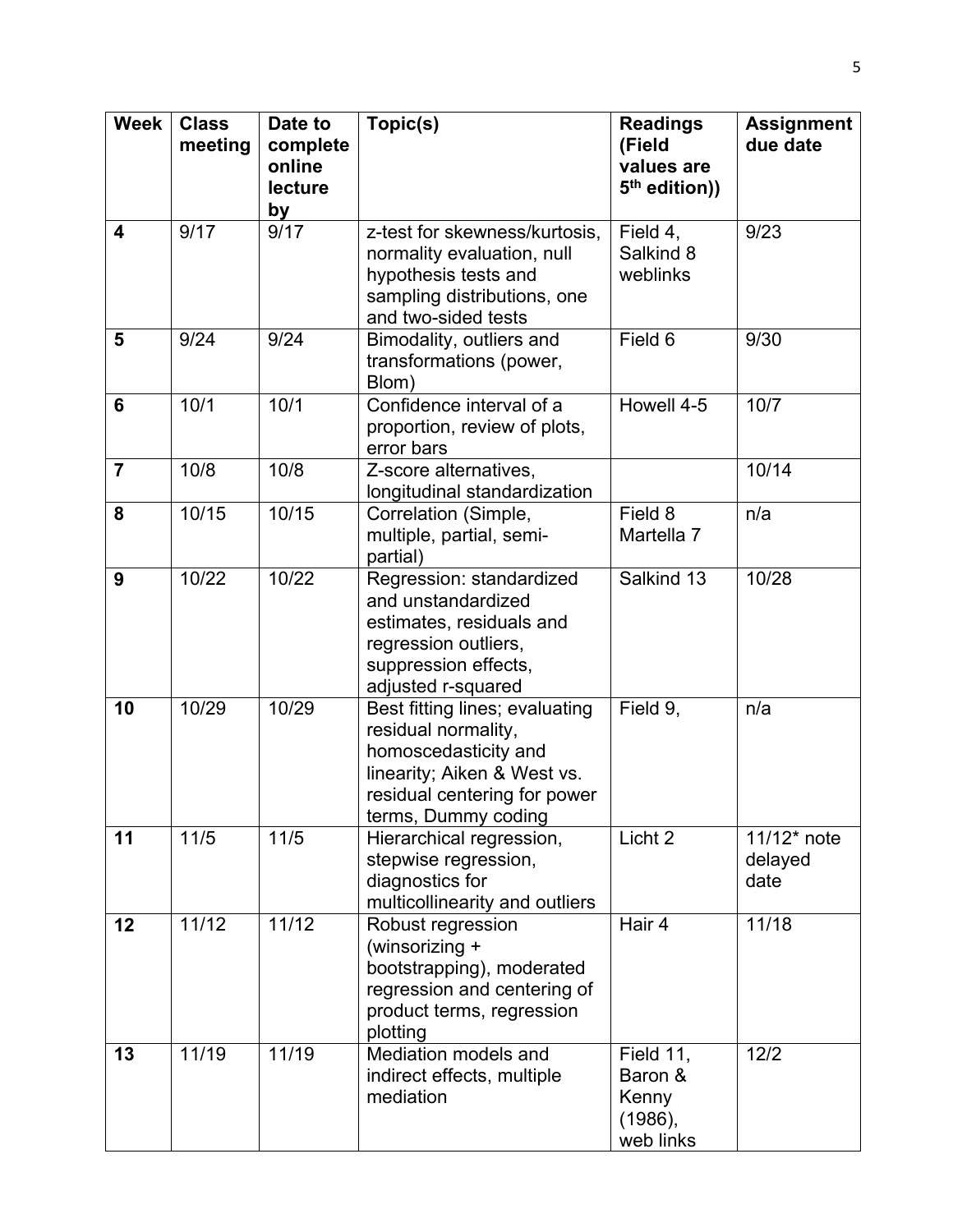| Week | <b>Class</b><br>meeting | Date to<br>complete<br>online<br>lecture<br>by | Topic(s)                                                                | <b>Readings</b><br>(Field<br>values are<br>5 <sup>th</sup> edition)) | <b>Assignment</b><br>due date |
|------|-------------------------|------------------------------------------------|-------------------------------------------------------------------------|----------------------------------------------------------------------|-------------------------------|
| 14   | 12/3                    | 12/3                                           | Mediated moderation,<br>conditional indirect effects                    | weblinks                                                             | 12/3 in class                 |
|      |                         |                                                | Final exam is Tuesday<br>12/10 5:30 pm $-$ 6:30 pm,<br>online in Canvas |                                                                      |                               |

#### **Caveat:**

The above schedule and procedures in this course are subject to change in the event of extenuating circumstances. Any changes will be announced in class, and the student is personally responsible for obtaining updated information regarding those changes.

# **Course Materials and Technology**

## Reading materials:

There are two kinds of readings for this course. One book is **required** for the course (both the first and second semester) and is listed below. Additional supplemental required and recommended materials (journal articles, sample syntax, websites) will be made available via e-mail as the course progresses, typically as Adobe pdf files. Books have been ordered through the University of Florida's "Text Adoption" service and should be available at any participating bookstore. In addition to UF-affiliated bookstores, you may be able to find an affordable e-book version at [VitalSource,](http://vitalsource.com/) or competitively priced hardcopy books at [BigWords](http://bigwords.com/) (which compares multiple sellers)

# *Required*

- Field, A. (2018). Discovering Statistics Using IBM SPSS Statistics (Fifth Edition). London: Sage. ISBN: 9781526436566 (*Field, in reading chart above*)
- Additional readings as indicated, made available via class website. Complete references for the reading materials may be found at [this link](http://phhp-marsiske.sites.medinfo.ufl.edu/for-students/classes/references-for-clp-6527652865297525-readings/)

## NOTE: THE TRACKING OF READINGS TO LECTURE IS APPROXIMATE! USUALLY, WE TRY TO HAVE YOU READ **AHEAD** OF LECTURE, TO "PRIME THE PUMP". ALSO, WE USUALLY TRY TO HAVE THE READINGS PROVIDE ADDITIONAL/SUPPLEMENTAL MATERIAL THAT YOU WILL NOT HEAR IN CLASS.

# Additional Recommended Resources:

For extra background, please take a look at a video series from the Annenberg/CPB project "Against All Odds," a series of 32 basic-education statistics videos. Each video is one halfhour in duration. Course content generally complements what we are discussing in class, although the videos often provide useful practical and graphical illustrations of concepts.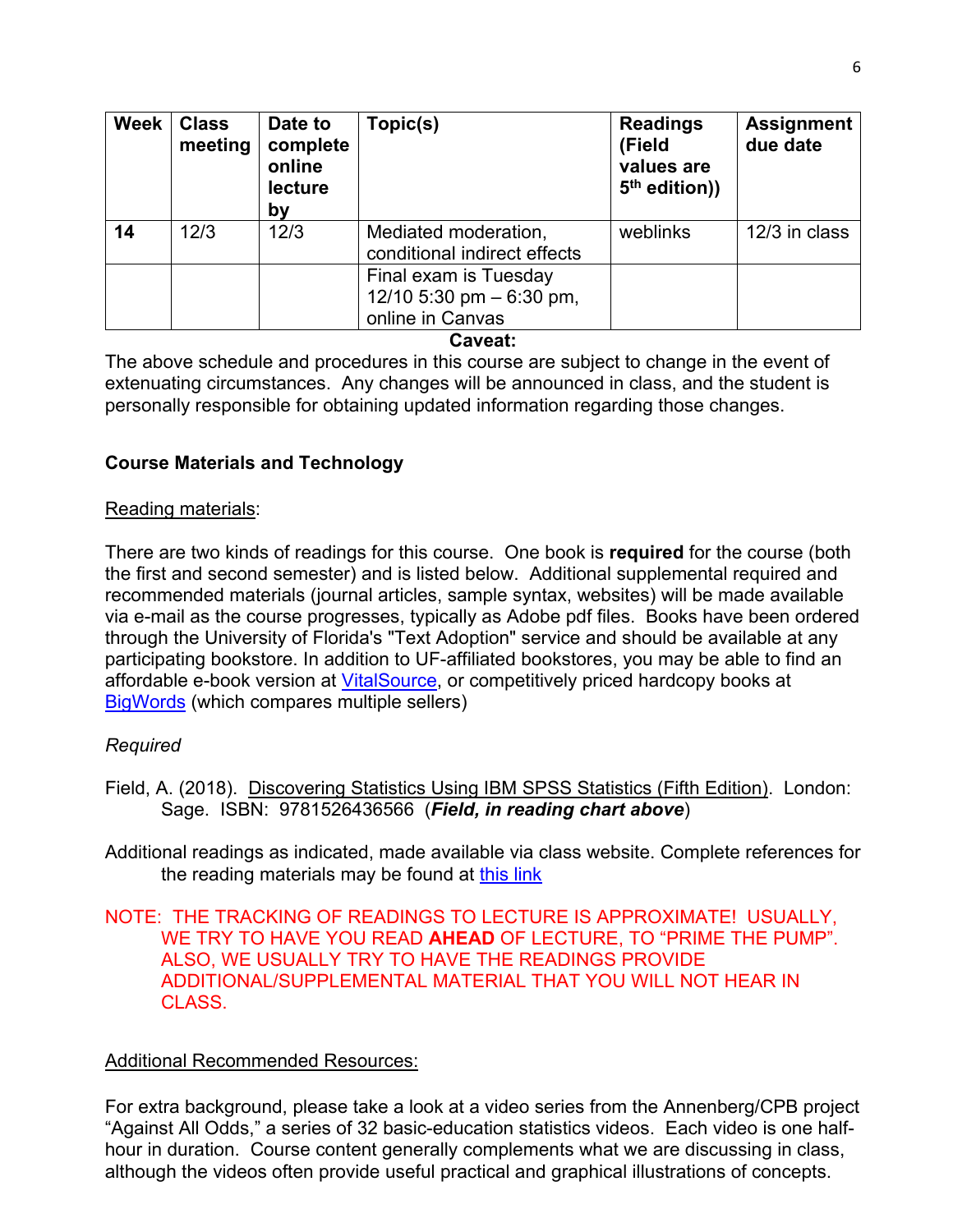The videos are available free of charge in streaming Windows Media format. **You should have access to a high-speed internet connection** (e.g., most on-campus computers) when viewing these videos. (Note, for students in PHHP: Watching videos via terminal server is discouraged, due to slow screen refresh times). [Visit the series website.](http://www.learner.org/resources/series65.html) You may have to complete a one-time free-registration, and have cookies enabled. Then, click the "Individual Program Descriptions" to get to individual programs. Click the "VOD" icon (video on demand) to access your program.

Two websites related to Andy Field's book also include helpful additional slides, self-test questions, and even demonstration videos. Please visit Andy's [personal website](http://www.statisticshell.com/html/apf.html), and the [Sage website for his book:](https://studysites.sagepub.com/field4e/main.htm)

## Software/computing resources:

The "official" software language of this course will be SPSS (whatever the latest version supported by PHHP is). **All students must have access to the full-featured version of SPSS, regardless of specific version number.** See note above. Students are **required** to bring tablets/computers to weekly class meetings, and they will be **required** to conduct SPSS analyses in class.

- Students in PHHP will access SPSS via our terminal server (ts.phhp.ufl.edu). You will need a terminal services compatible remote desktop client. This is free in Windows. For iOS clients, the rdp app (not the free one) is the best. For Macs, Microsoft Remote Desktop App from the App Store
- Students not in PHHP will access SPSS via the http://info.apps.ufl.edu/ website. (Please see that site for technical instructions; you will need to install a small Citrix client on your machine the first time you use it).

These are both virtual machines, which means you can run SPSS on any Windows, MAC, or even tablet (iOS, anyway) machine.

- In the event that you want your PERSONAL copy on your PERSONAL machine, you will want to buy the SPSS Graduate Pack PREMIUM Edition (no lower version will suffice). You can get a home-use copy at the UF HUB (you must appear PHYSICALLY to get a disk). This will be good until 12/31, and then you would need to obtain a new version for the next calendar year. See [Software Services](http://helpdesk.ufl.edu/software-services/spss/) for details. (\$35 in 2017).
- If you want to download a 12 month copy, you may purchase it from [On The Hub.](http://onthehub.com/) Be sure to download the "**Standard**", **not "Base**" Grad Pack, this is a [working link.](https://estore.onthehub.com/WebStore/OfferingsOfMajorVersionList.aspx?pmv=12c7bd0a-436e-e511-9411-b8ca3a5db7a1&cmi_mnuMain=2ff73789-74c7-e011-ae14-f04da23e67f6&cmi_mnuMain_child=2a1143f0-74c7-e011-ae14-f04da23e67f6&utm_source=SPSSstatistics-productpage-statistics&utm_medium=onthehub-productpage&utm_campaign=SPSS)

All students must also be able to access course materials, which will be distributed electronically as Microsoft PowerPoint, Microsoft Word (PHHP currently supports the most recent version of Office), or Adobe Acrobat files. This software is available free to UF students via [Office365 link](http://www.it.ufl.edu/2015/01/free-office-365-downloads-available-to-faculty-and-staff/) () or via the [App Server.](http://apps.ufl.edu/) In the first class, all students will complete an e-mail register; students are responsible for updating the instructor on e-mail changes throughout the term. **All** class materials will be distributed by e-mail or Canvas site, so regular and frequent checking is a necessity.

For technical support for this class, please contact the UF Help Desk at:

- Learning-support@ufl.edu
- $\bullet$  (352) 392-HELP select option 2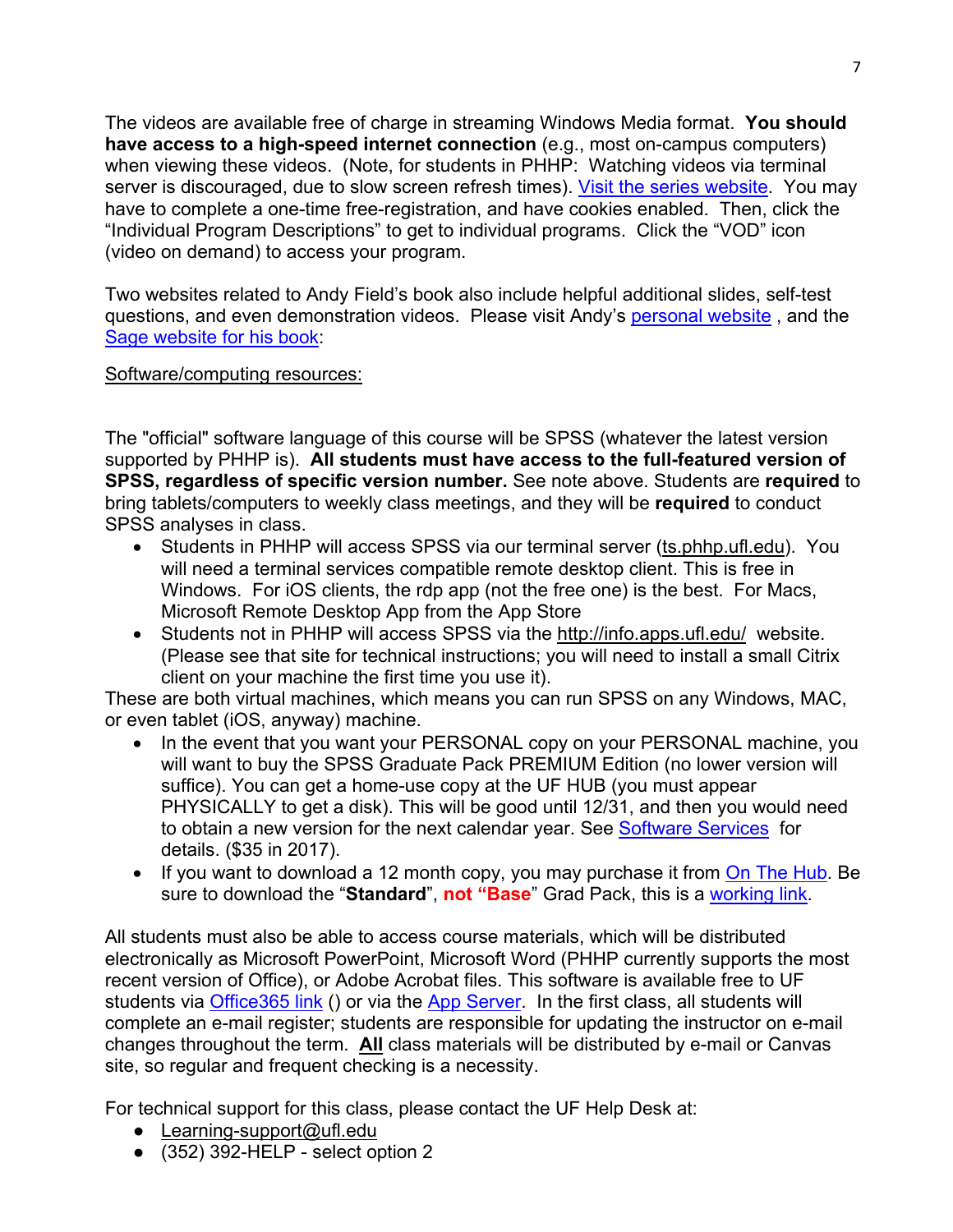● <https://lss.at.ufl.edu/help.shtml>

## **ACADEMIC REQUIREMENTS AND GRADING**

#### **Quizzes (1% each)**

Each week, there is a mastery quiz to submit. This consists of a few simple true/false, multiple choice, or short answer questions probing the content of that week's lecture and/or readings. These are online in Canvas, and must be submitted prior to each week's class (Tuesdays at 8:35 am). Note: YOU ARE LOCKED OUT OF ALL SUBSEQUENT CANVAS CONTENT UNLESS YOU PASS EACH QUIZ WITH AT LEAST 80% CORRECT. EVEN IF YOU ARE GOING TO MISS A CLASS, YOU MUST COMPLETE THE QUIZ EACH WEEK BEFORE THE DEADLINE. THERE ARE NO EXCEPTIONS OR EXTENSIONS; YOU HAVE AT LEAST SEVEN DAYS TO COMPLETE EACH QUIZ.

#### **In-class Assignments (1% each—but see exception in Week 14)**

Each week, there is an *in-class collaborative assignment* to submit (all members of a team must submit the same assignment). This is graded for presence/absence. These must always be posted to Canvas by 10:35 am of the day in which they are due *Note that in the last week, our "in class" work counts as homework (will be done without an answer key, and with reduced collaboration), and thus is worth 5.5%. The final in-class assignment cannot be missed/skipped, and is not available for the "missed class" credit (next paragraph). Late submissions of this final in-class homework will be permitted, under the late penalty schedule below*.

Note: There is a 2% credit for missed in class submissions. In other words, students can miss up to two in-class submissions without losing points. It is not possible to make up for missed submissions. In order to qualify for these points, students must submit an "absence reporting form" which is linked on the Persistent Resources page, accessible from the Canvas home page for our course.

#### **Homework Assignments (5.5% each—see special note about Week 14)**

Most weeks, there is also an *independent homework* to submit (each student must submit their own assignment, and collaboration is **not** permitted. These must always be posted to Canvas by 11:59 *am* of the day in which they are due (typically the *Monday* before class).

*As noted above, in Week 14 our "in class" work counts as homework (will be done without an answer key, and with reduced collaboration), and thus is worth 5.5%. This assignment will be due at the end of our last in-person class at 10:35 am. This final in-class homework cannot be missed/skipped, and is not available for the "missed class" credit. Late submissions of this final in-class homework will be permitted, under the late penalty schedule below*

**Examination (18%)**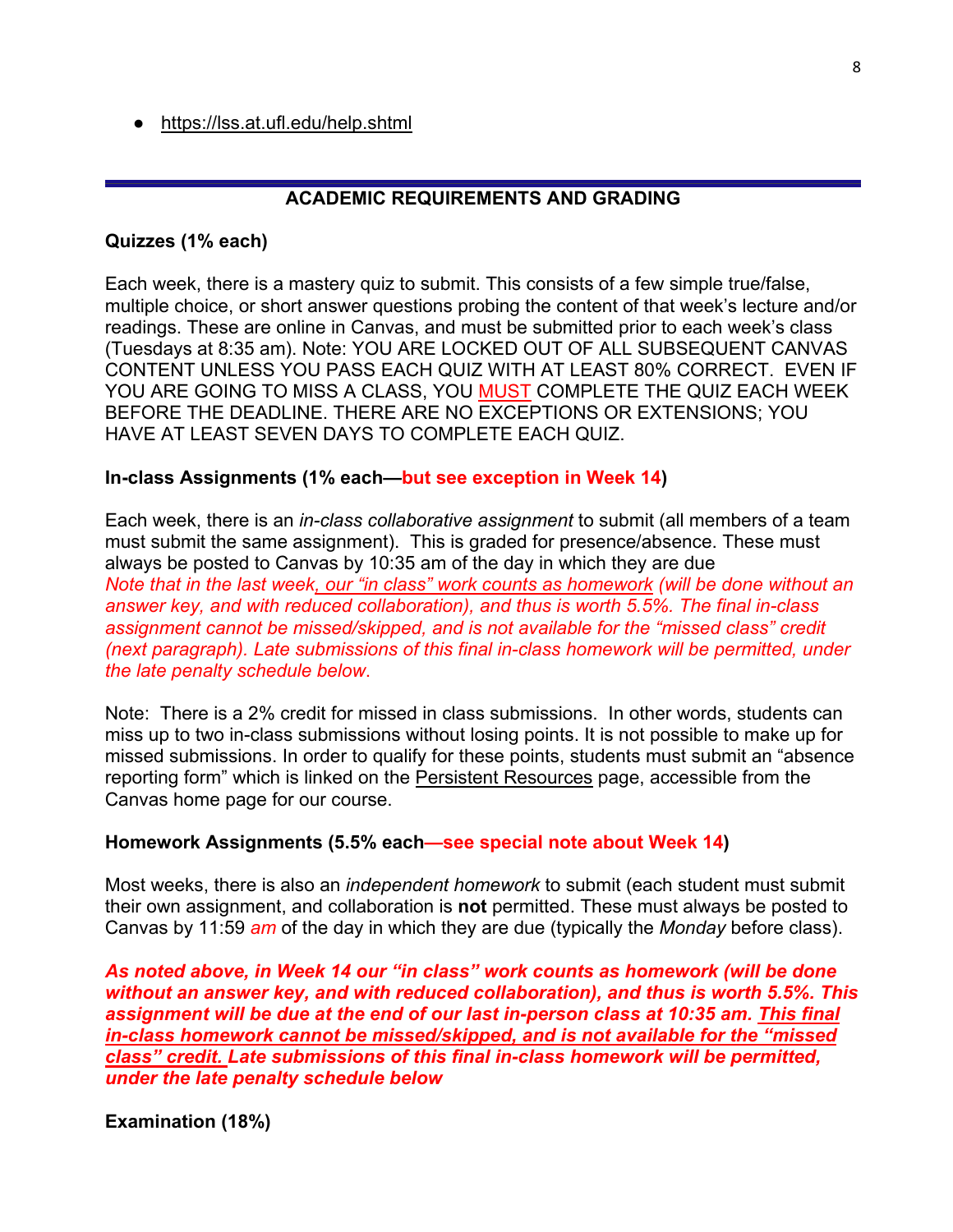*Multiple choice examination* – This one-hour exam will be scheduled during the UF Exam period (details below). The exam will consist of 25 multiple choice questions; The exam will be administered via Canvas on Final exam is Tuesday 12/10 5:30 pm – 6:30 pm, online in Canvas in the "quizzes" tab.

The exam will cover all content in lecture/readings from Fall semester. Students are strongly urged to keep up with the optional multiple-choice self-assessments, as these are close in content and format to the actual exam questions. The exam requires a good internet connection; on-campus possibilities will be discussed in class closer to the final exam date.

# **Grading**

| Item                    | Requirement         | Due date | % of final<br>grade (must<br>sum to<br>100%) |
|-------------------------|---------------------|----------|----------------------------------------------|
| $\overline{\mathbf{1}}$ | In-class-submission | 8/27     | 1%                                           |
| $\overline{\mathbf{2}}$ | <b>Lecture Quiz</b> | 8/27     | 1%                                           |
| 3                       | In-class-submission | 9/3      | 1%                                           |
| 4                       | <b>Lecture Quiz</b> | 9/3      | 1%                                           |
| 5                       | In-class-submission | 9/10     | 1%                                           |
| 6                       | <b>Lecture Quiz</b> | 9/10     | 1%                                           |
| 7                       | Homework            | 9/16     | 5.5%                                         |
| 8                       | In-class-submission | 9/17     | 1%                                           |
| 9                       | <b>Lecture Quiz</b> | 9/17     | $1\%$                                        |
| 10                      | Homework            | 9/23     | 5.5%                                         |
| 11                      | In-class-submission | 9/24     | 1%                                           |
| 12                      | <b>Lecture Quiz</b> | 9/24     | 1%                                           |
| 13                      | Homework            | 9/30     | 5.5%                                         |
| 14                      | In-class-submission | 10/1     | $1\%$                                        |
| 15                      | <b>Lecture Quiz</b> | 10/1     | $1\%$                                        |
| 16                      | <b>Homework</b>     | 10/7     | 5.5%                                         |
| 17                      | In-class-submission | 10/8     | 1%                                           |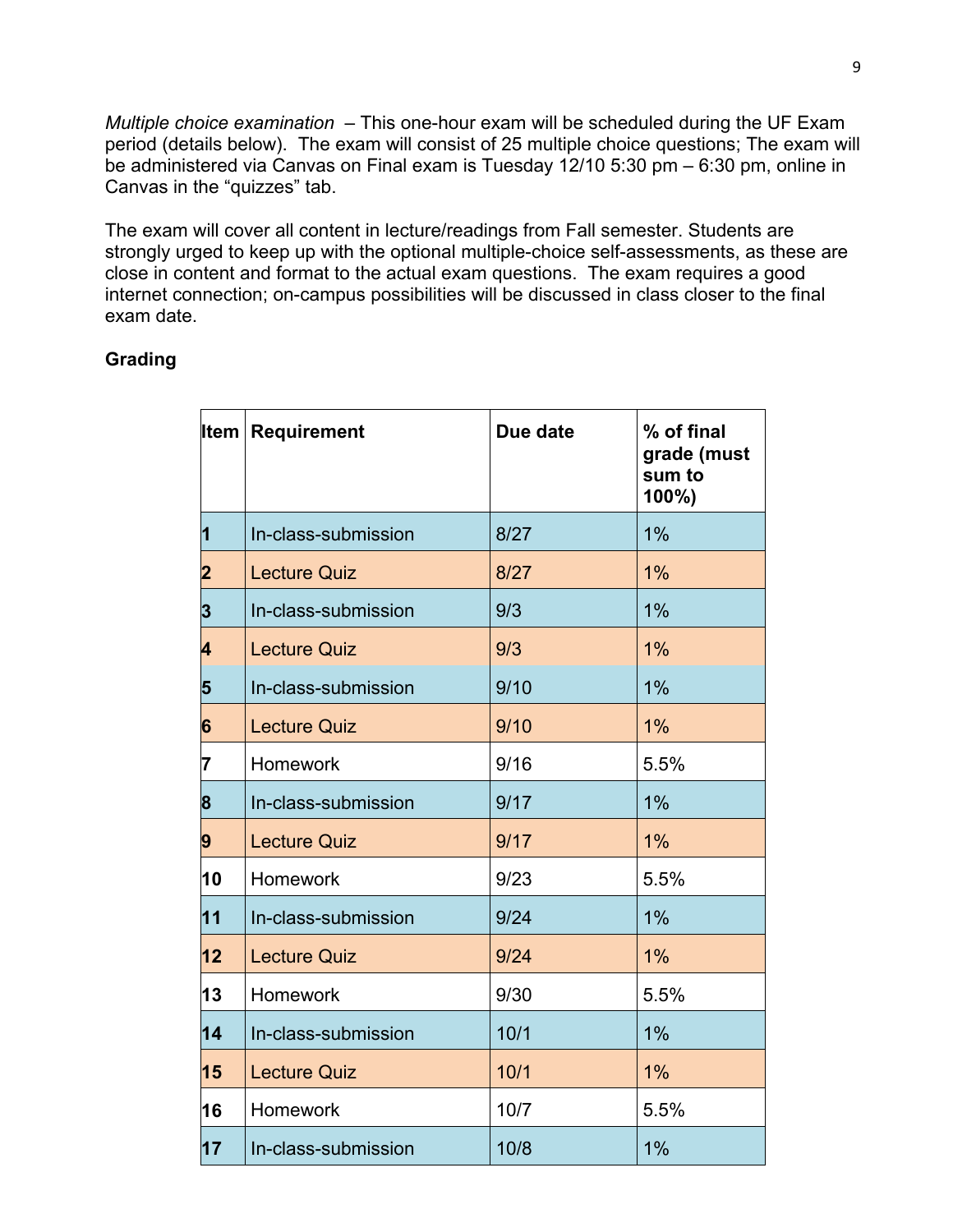| Item | <b>Requirement</b>                                                        | Due date | % of final<br>grade (must<br>sum to<br>100%) |
|------|---------------------------------------------------------------------------|----------|----------------------------------------------|
| 18   | <b>Lecture Quiz</b>                                                       | 10/8     | 1%                                           |
| 19   | <b>Homework</b>                                                           | 10/14    | 5.5%                                         |
| 20   | In-class-submission                                                       | 10/15    | 1%                                           |
| 21   | <b>Lecture Quiz</b>                                                       | 10/15    | 1%                                           |
| 22   | In-class-submission                                                       | 10/22    | 1%                                           |
| 23   | <b>Lecture Quiz</b>                                                       | 10/22    | 1%                                           |
| 24   | Homework                                                                  | 10/28    | 5.5%                                         |
| 25   | In-class-submission                                                       | 10/29    | 1%                                           |
| 26   | <b>Lecture Quiz</b>                                                       | 10/29    | 1%                                           |
| 27   | In-class-submission                                                       | 11/5     | 1%                                           |
| 28   | <b>Lecture Quiz</b>                                                       | $11/5$   | 1%                                           |
| 29   | <b>Homework</b>                                                           | 11/12    | 5.5%                                         |
| 30   | In-class-submission                                                       | 11/12    | $1\%$                                        |
| 31   | <b>Lecture Quiz</b>                                                       | 11/12    | 1%                                           |
| 32   | <b>Homework</b>                                                           | 11/18    | 5.5%                                         |
| 33   | In-class-submission                                                       | 11/19    | 1%                                           |
| 34   | <b>Lecture Quiz</b>                                                       | 11/19    | 1%                                           |
| 35   | <b>Homework</b>                                                           | 12/2     | 5.5%                                         |
| 36   | In-class-HOMEWORK                                                         | 12/3     | 5.5%                                         |
| 37   | <b>Lecture Quiz</b>                                                       | 12/3     | 1%                                           |
| 38   | Final exam is Tuesday<br>12/10 5:30 pm $-6:30$ pm<br>pm, online in Canvas | 12/10    | 18%                                          |

Note: The number of assignments and exercises *is not set in stone*; we might have to add or remove an assignment, depending on class progress. If this occurs, the remaining assignments will be prorated so that they still, collectively, contribute 54% to your final grade. In addition, even if the assignments differ in the number of points that they are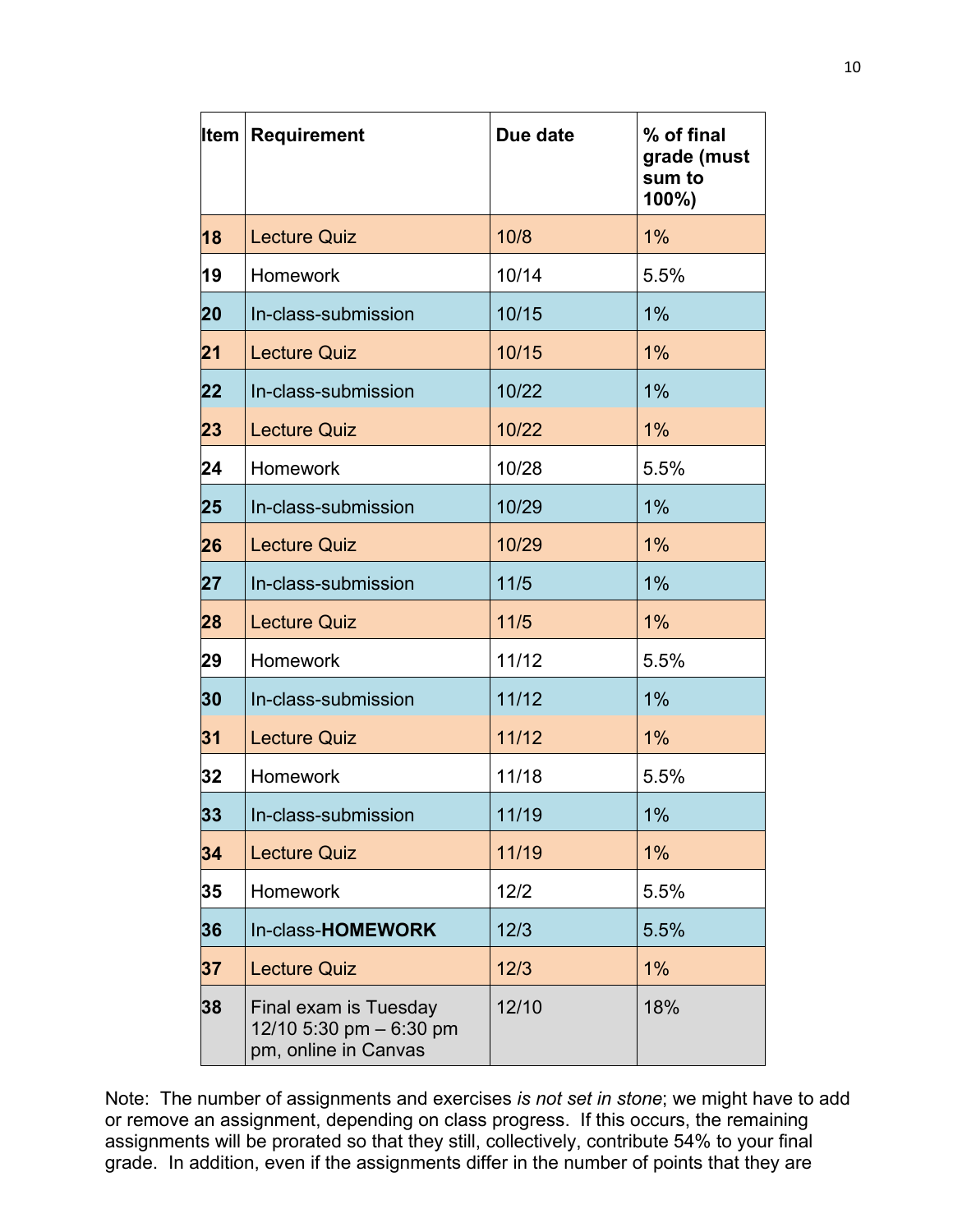worth, each assignment will be weighted to contribute equally to your final grade. So, if we have 9 assignments, each one is worth 5.5% of the grade. If we end up having only 6 assignments, each one is worth 9% of grade. All assignments count for the exact same percentage of your grade, even if they are individually worth a different number of points.

Assignments will consist of multiple items. Each and every item will have equal weight and will be graded according to the rubric below. (Note: partial points, e.g., 7.5, are permissible; TAs may also score out of range for specific reasons.)

| <b>Points</b> | <b>Explanation</b>                                                                                                                                                                                                                                                                                                                                                                                                                                       |
|---------------|----------------------------------------------------------------------------------------------------------------------------------------------------------------------------------------------------------------------------------------------------------------------------------------------------------------------------------------------------------------------------------------------------------------------------------------------------------|
| 0             | not attempted                                                                                                                                                                                                                                                                                                                                                                                                                                            |
|               | "mercy point" (e.g., you really don't deserve a point, but because you<br>made some attempt, this is acknowledged; example: doing a stepwise<br>regression when the question asks for hierarchical); note: there must be<br>SOME evidence of relevant effort; random text would earn a "0"                                                                                                                                                               |
| 8             | doing the correct analysis, but coming up with the wrong numbers (e.g.,<br>choosing the wrong DV or IV combination)                                                                                                                                                                                                                                                                                                                                      |
| 9             | substantially correct, but either (a) missing one or more essential item<br>(e.g., you conduct a regression and include the regression table, but fail<br>to discuss or interpret it), or (b) you include too much information (e.g.,<br>you include tables/figures that are not needed for the answer, and you<br>also fail to defend/explain why it is relevant). Teaching assistants will<br>provide you with a list of missing elements upon grading |
| 10            | adequate/all required elements are present                                                                                                                                                                                                                                                                                                                                                                                                               |

In addition to reinforcing content learned in class, homework questions are designed to provide students with experience analyzing, presenting and discussing research methods and results for a scientific audience. Students are therefore encouraged to think carefully about the information needed to adequately address each question. The following guidelines are intended to facilitate this process:

- Be judicious in your selection of output. Including output that is not relevant to the problem, or that is not discussed in your answer, will lead to a grading penalty being applied. Homeworks will not be scrutinized for compliance with APA format unless this is explicitly requested.
- Students who are confused about the meaning/phrasing of a question are welcome to ask for clarification on the class discussion in Canvas.

# **Point system used (i.e., how do course points translate into letter grades).**

| <b>Points</b><br>earned | 93-100    | 90-92 | 87-89 | 83-86 | 80-82 | 77-79 | 73-76 70-72 |        | 67-69 | 63-66 | 60-62 | <b>Below</b><br>60 |
|-------------------------|-----------|-------|-------|-------|-------|-------|-------------|--------|-------|-------|-------|--------------------|
| Letter<br>Grade         | $\forall$ |       | $B+$  | B     | B-    |       | ⌒<br>ັ      | $\sim$ | D+    |       | יש-   | -<br>-             |

Please be aware that a C- is not an acceptable grade for graduate students. A grade of C counts toward a graduate degree only if an equal number of credits in courses numbered 5000 or higher have been earned with an A.

| $\overline{\phantom{0}}$<br><b>WF</b><br><b>NG</b><br>. .<br>в.<br>в<br>-<br>D+<br>∟etter<br>- 11<br>--<br>∸-<br>--<br>.<br>. .<br>. .<br>--<br><br><br>. .<br><br><br>. . |
|----------------------------------------------------------------------------------------------------------------------------------------------------------------------------|
|----------------------------------------------------------------------------------------------------------------------------------------------------------------------------|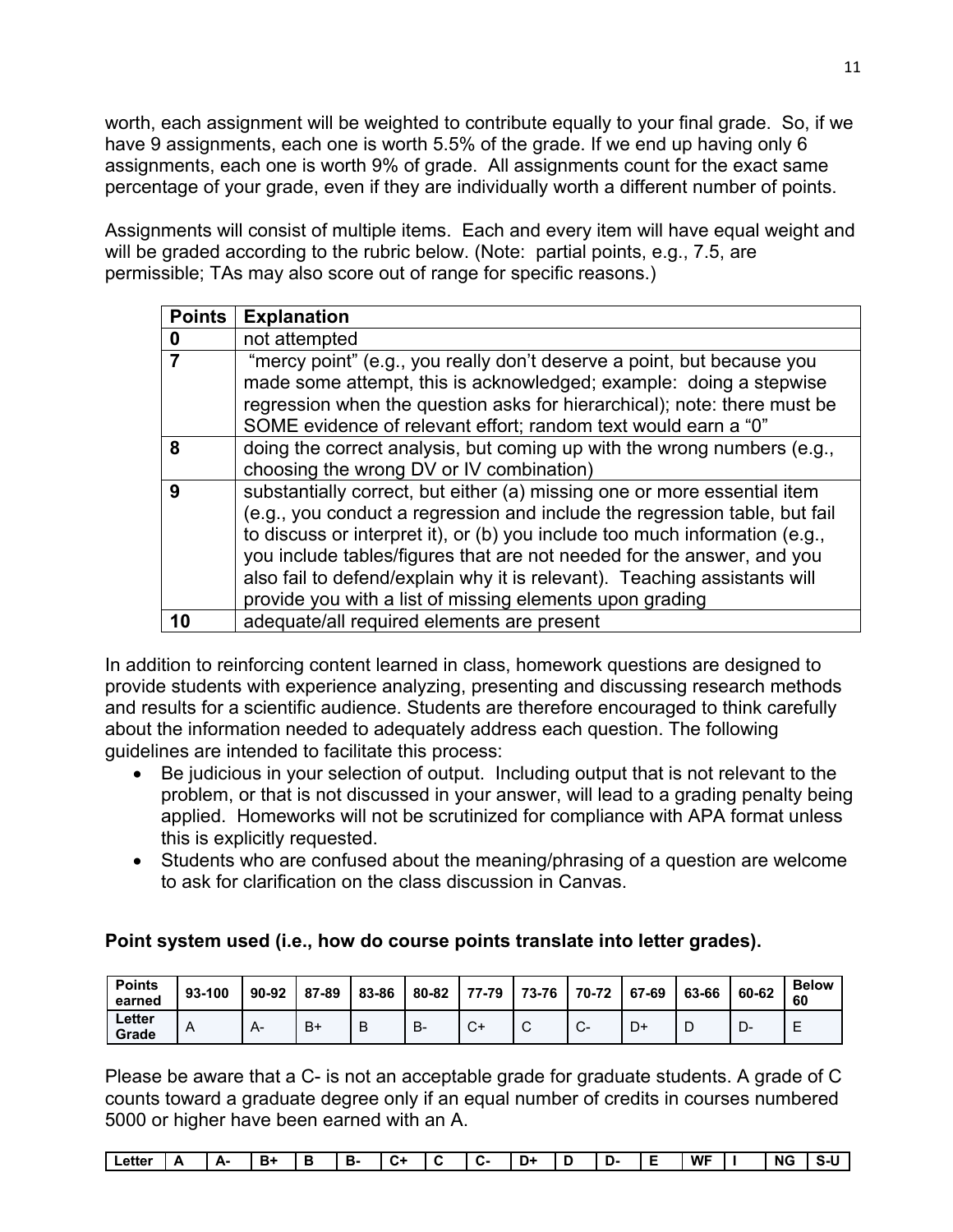| Grade         |                           |      |      |     |      |            |     |     |     |     |      |     |     |     |     |     |
|---------------|---------------------------|------|------|-----|------|------------|-----|-----|-----|-----|------|-----|-----|-----|-----|-----|
| Grade         | $\sim$<br>4. <sub>0</sub> | 3.67 | 3.33 | 3.0 | 2.67 | റാ<br>دد.∠ | 2.0 | .67 | .33 | 1.0 | 0.67 | 0.0 | 0.0 | 0.0 | 0.0 | 0.0 |
| <b>Points</b> |                           |      |      |     |      |            |     |     |     |     |      |     |     |     |     |     |

For greater detail on the meaning of letter grades and university policies related to them, see the Registrar's Grade Policy [regulations.](http://catalog.ufl.edu/ugrad/current/regulations/info/grades.aspx)

## **Response/feedback policy**.

A member of the instruction team will respond to communications (emails, phone calls, communications through Canvas, anonymous comment form) within 24 hours during the work week, and within 48 hours during weekends or university closures. If closures are due to inclement weather or emergency, responses may be slower.

## **Exam Policy**.

Exam will be online (Canvas), 12/10 from 5:30-6:30 pm EST, and will consist of 25 multiple choice items covering content from the semester.

# **Policy Related to Extra Credit**

Occasionally, homework may include the opportunity for bonus points. These extra credit problems will be optional.

For [student evaluations of teaching,](https://ufl.blueera.com/ufl/) all members of the class will be awarded one (1) bonus point if 80% of the enrolled class completes evaluations, and two (2) bonus points if 100% of the enrolled class completes evaluations.

# **Policy Related to Make up Exams or Other Work**

**Missed in-class assignments cannot be made up, but students can miss up to two in-class assignments without losing points.** *It is not possible to make up for missed inclass submissions. In order to qualify for these points, students must submit an "absence reporting form" which is linked on the Persistent Resources page, accessible from the Canvas home page for our course.* 

For homework, late submissions are not encouraged. Late submissions will be accepted for up to 7 days, but with the following penalty schedule:

With regard to missing or incomplete assignments, the following policies apply:

- Graders will **not** contact you about missing or incomplete assignments. **It is your responsibility** to check that the *correct* assignment has been submitted to elearning on time.
- The late policy below applies ONLY to homework. In-class exercises (which are graded on a submitted/non-submitted basis) may NOT be turned in late, and will be assigned a grade of zero if missed.
- **It may be possible to avoid a late penalty IF YOU CONTACT THE INSTRUCTOR AT LEAST 24 HOURS IN ADVANCE.** You should email both Dr. Marsiske and your teaching assistant, and explain what issue (e.g., bereavement, illness) necessitates lateness. In some cases, documentation may be requested. If a lateness allowance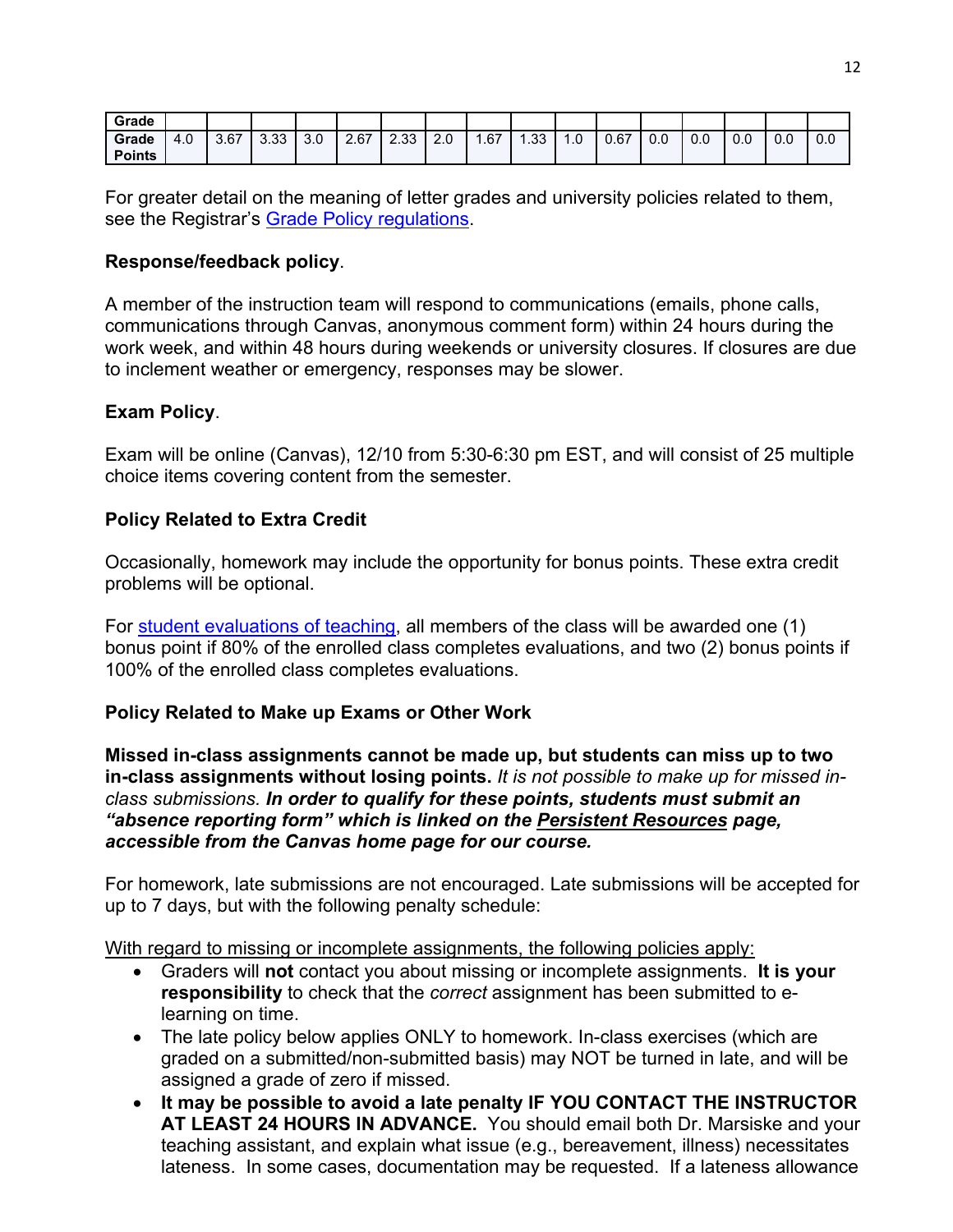is agreed to, this applies to a single assignment only. It does not allow you to delay future assignments. Note, conference attendance or doctoral qualifying examinations or thesis/dissertation defenses do not constitute valid lateness excuses.

• If your assignment is late, you will lose 10% each day. Thus, if an assignment is worth 30 points, you will lose 3 points for each late day. "Late" begins one minute after the due time (e.g., an assignment due at 8:34 am is considered late at 8:35 am). Penalties are as follows:

| Item         | Late category                            | <b>Penalty</b>                              |
|--------------|------------------------------------------|---------------------------------------------|
|              | 1 minute to 24 hours late                | 10% of maximum deducted from achieved grade |
| $\mathbf{c}$ | 1 day + 1 minute late to 48 hours late   | 20% of maximum deducted from achieved grade |
| 3            | 2 days + 1 minute late to 72 hours late  | 30% of maximum deducted from achieved grade |
|              | 3 days + 1 minute late to 96 hours late  | 40% of maximum deducted from achieved grade |
| 5            | 4 days + 1 minute late to 120 hours late | 50% of maximum deducted from achieved grade |
| 6            | 5 days + 1 minute late to 144 hours late | 60% of maximum deducted from achieved grade |
|              | 6 days + 1 minute late to 168 hours late | 70% of maximum deducted from achieved grade |
| 8            | 7 days + 1 minute late or longer         | 100% of maximum deducted from achieved      |
|              |                                          | arade                                       |

**NOTE: UPLOADING THE WRONG DOCUMENT IS SAME-AS-LATE**, even if you have documentation that you completed the document on time. **It is your responsibility to verify that you have uploaded the correct document.** (You should open or download your uploaded homeworks and double- or triple-check that you have uploaded the right one).

- o There will be **no** exceptions to this policy.
- $\circ$  If you have uploaded the wrong document, and e-learning does not allow you to correct this, you should IMMEDIATELY send the correct document to Dr. Marsiske and your teaching assistant via email.
- $\circ$  If you cannot upload a document due to technical problems (e.g., if e-learning is down), you may e-mail your assignment to Dr. Marsiske and your teaching assistant. The timestamp on your e-mail will serve as the time submitting. In such cases, please upload your assignment to e-learning as well, once the technical issue is resolved.

Any requests for make-ups due to technical issues MUST be accompanied by the ticket number received from LSS when the problem was reported to them. The ticket number will document the time and date of the problem. You MUST e-mail your instructor within 24 hours of the technical difficulty if you wish to request a make-up.

## **Incomplete grades:**

An incomplete grade may be assigned at the discretion of the instructor as an interim grade for a course in which the student has 1) completed a major portion of the course with a passing grade, 2) been unable to complete course requirements prior to the end of the term because of extenuating circumstances, and 3) obtained agreement from the instructor and arranged for resolution (contract) of the incomplete grade. Instructors assign incomplete grades following consultation with Department Chairs.

# **Policy Related to Required Class Attendance**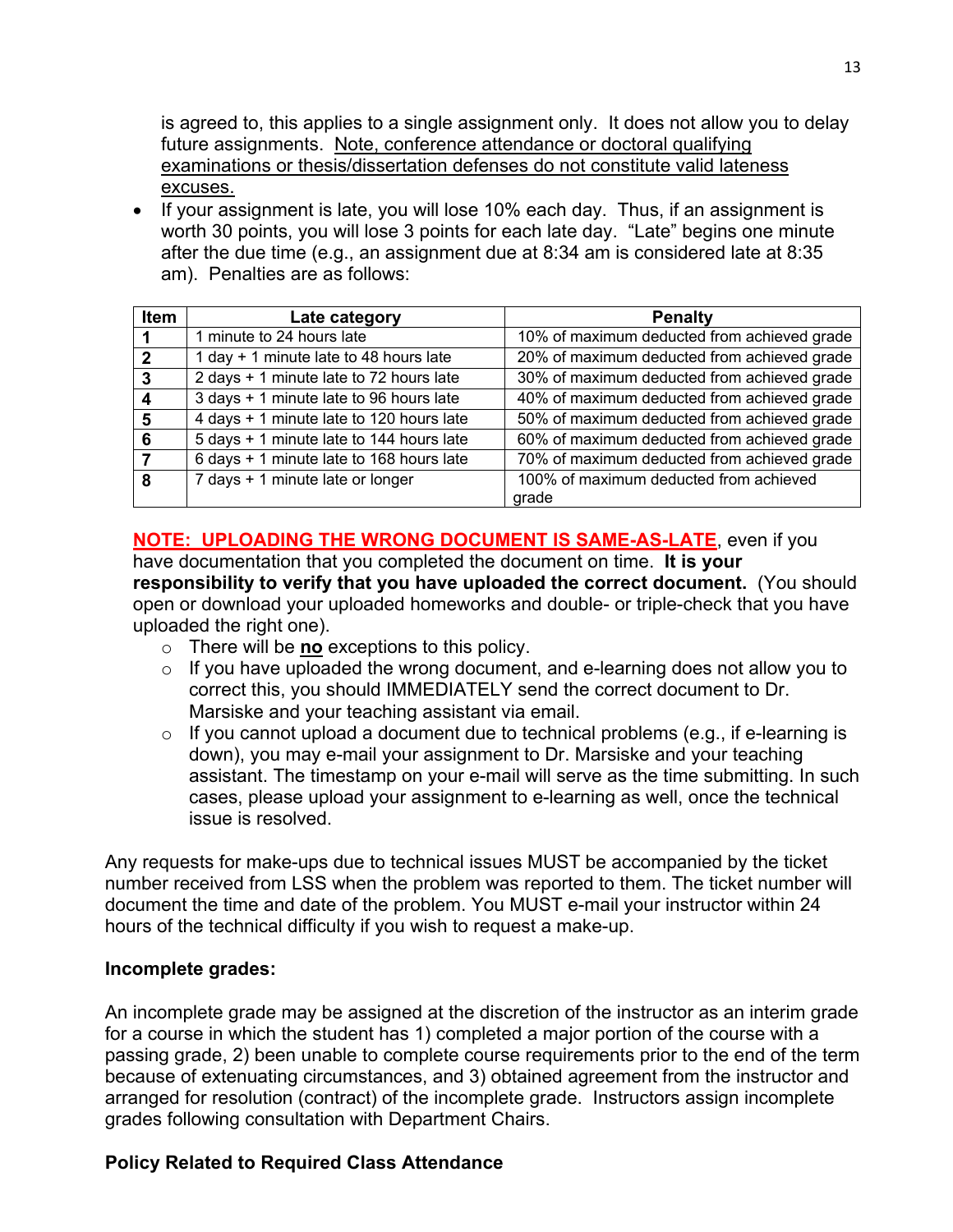It is the expectation of the faculty in Clinical and Health Psychology, and Psychology, that all students attend all classes. Students are expected to be present for all classes, since much material will be covered only once in class. Weekly in-class meetings will generally require in-class submissions of material…this can only be done in class, and during class time. Thus, physical attendance is required.

Please note all faculty are bound by the UF policy for excused absences. For information regarding the UF Attendance Policy see the [Registrar website](http://www.registrar.ufl.edu/catalogarchive/01-02-catalog/academic_regulations/academic_regulations_013_.htm) for additional details:

# **Policy Related to Guests Attending Class**

Only registered students are permitted to attend class. However, we recognize that students who are caretakers may face occasional unexpected challenges creating attendance barriers. Therefore, by exception, a department chair or his or her designee (e.g., instructors) may grant a student permission to bring a guest(s) for a total of two class sessions per semester. This is two sessions total across all courses. No further extensions will be granted. Please note that guests are **not** permitted to attend either cadaver or wet labs. Students are responsible for course material regardless of attendance. For additional information, please review the Classroom Guests of Students policy in its entirety. [Link to full policy.](http://facstaff.phhp.ufl.edu/services/resourceguide/getstarted.htm)

# **STUDENT EXPECTATIONS, ROLES, AND OPPORTUNITIES FOR INPUT**

## **Inclusive Learning Environment**

Public health and health professions are based on the belief in human dignity and on respect for the individual. As we share our personal beliefs inside or outside of the classroom, it is always with the understanding that we value and respect diversity of background, experience, and opinion, where every individual feels valued. We believe in, and promote, openness and tolerance of differences in ethnicity and culture, and we respect differing personal, spiritual, religious and political values. We further believe that celebrating such diversity enriches the quality of the educational experiences we provide our students and enhances our own personal and professional relationships. We embrace The University of Florida's Non-Discrimination Policy, which reads, "The University shall actively promote equal opportunity policies and practices conforming to laws against discrimination. The University is committed to non-discrimination with respect to race, creed, color, religion, age, disability, sex, sexual orientation, gender identity and expression, marital status, national origin, political opinions or affiliations, genetic information and veteran status as protected under the Vietnam Era Veterans' Readjustment Assistance Act." If you have questions or concerns about your rights and responsibilities for inclusive learning environment, please see your instructor or refer to the Office of Multicultural & Diversity Affairs [website.](http://www.multicultural.ufl.edu/)

# **Expectations Regarding Course Behavior**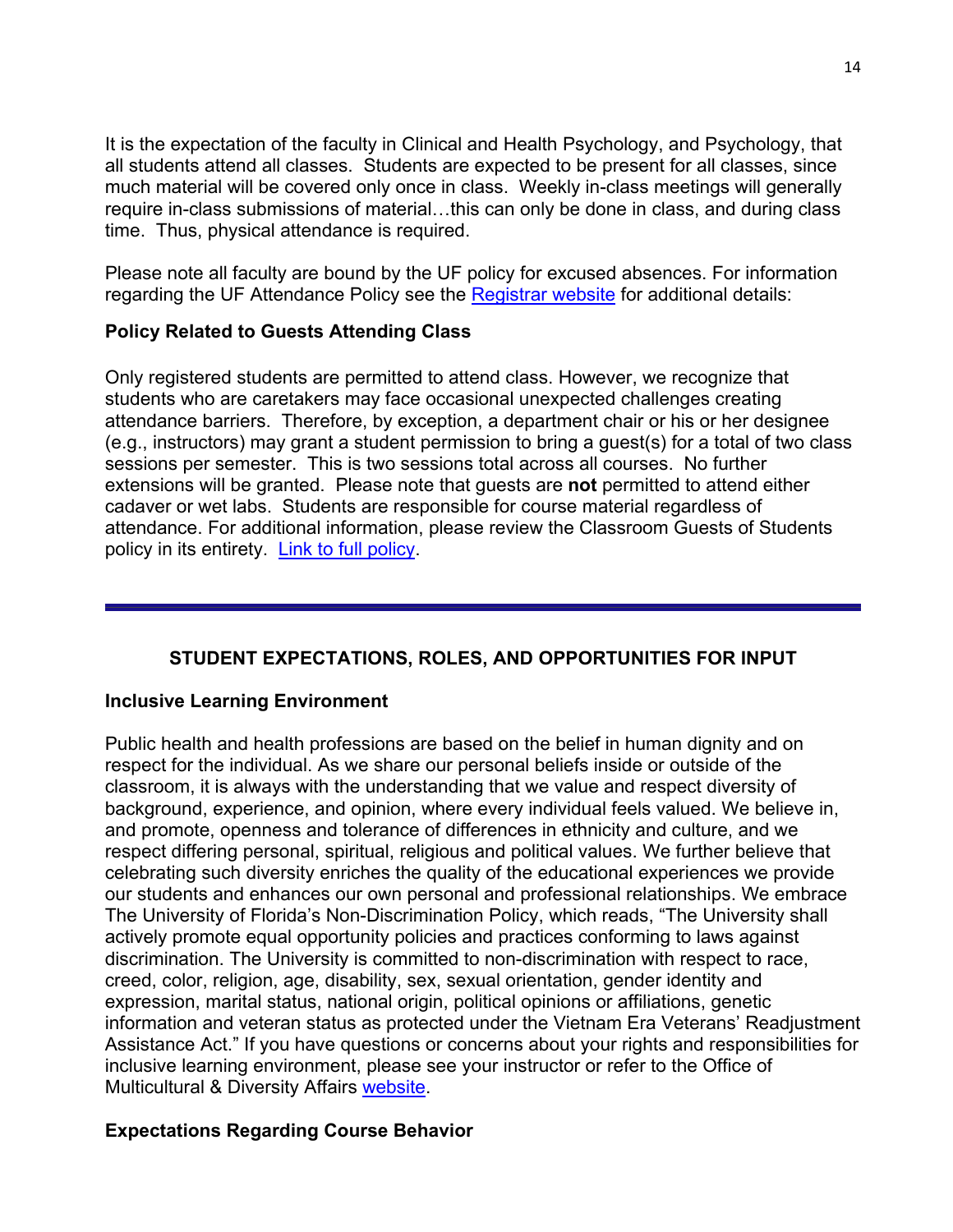As a matter of mutual courtesy, please let the instructor know when you're going to be late, when you're going to miss class, or if you need to leave early. Please try to do any of these as little as possible. Students who have extraordinary circumstances preventing attendance, or who must leave early, should explain these circumstances to the course instructor prior to the scheduled class, or as soon as possible thereafter. The instructor will then make an effort to accommodate reasonable requests. If you must miss a class, please request notes from your classmates about the exercises/discussion you missed.

# **Communication Guidelines**

# For extra help:

The instructional team will make every effort to support students in understanding course content and reading materials. The following resources are available for this purpose: *Class Discussion.* The class question-and-answer discussion board will occur in Canvas ("Discussion" link), and will be monitored by the entire instructional team. Unfortunately, due to the limitations of Canvas, questions cannot be posted anonymously.

**Note #1**: You can receive notifications whenever the discussion board is updated. Next to each discussion topic, click the green "subscribe" checkmark on the Canvas Discussion main page

**Note #2:** We ask that you minimize sending questions **directly** to the TAs/instructor to ensure that

- (a) your classmates can share in the insights by reading the blog
- (b) the instructional staff does not end up answering the same question multiple times.
- (c) you benefit from the possibility of receiving responses from any of the three instructional members, rather than just the person you e-mailed.

For these reasons, emailed questions will be strongly discouraged, unless they relate to highly personal and idiosyncratic issues. Emailed questions may receive the response of "please post this on the blog so it can be answered". If you are afraid that your question will give away the answer, please think about how to rephrase it so that it does not give away the answer. If this is not possible, then you may e-mail the instructional staff directly.

Office Hours and Appointments*.* The TAs and Dr. Marsiske have office hours by appointment for extra help. Note, though, that these are not intended as a venue for, in essence, re-teaching the course. Instructional staff is more than willing to help, but students *must* first complete these steps before requesting additional assistance:

- Review the blog in case it provides clarification
- Re-examine the notes from class
- Listen to the accompanying audio.
- Read (or re-read) the readings from that week.
- Consider watching the associated video, and/or Andy Fields' [supplemental notes](http://www.statisticshell.com/apf.html) (click the "Statistics Hell-P" link) at his website or at the [Sage website,](http://www.sagepub.com/field4e/main.htm) you may need to complete a free registration

In reviewing the above resources, students are asked to write down specific questions about the material that is causing confusion. If you have, in good faith, put in the work to improve your understanding, then the instructional staff can build on all your preparatory work and really help you over the "humps".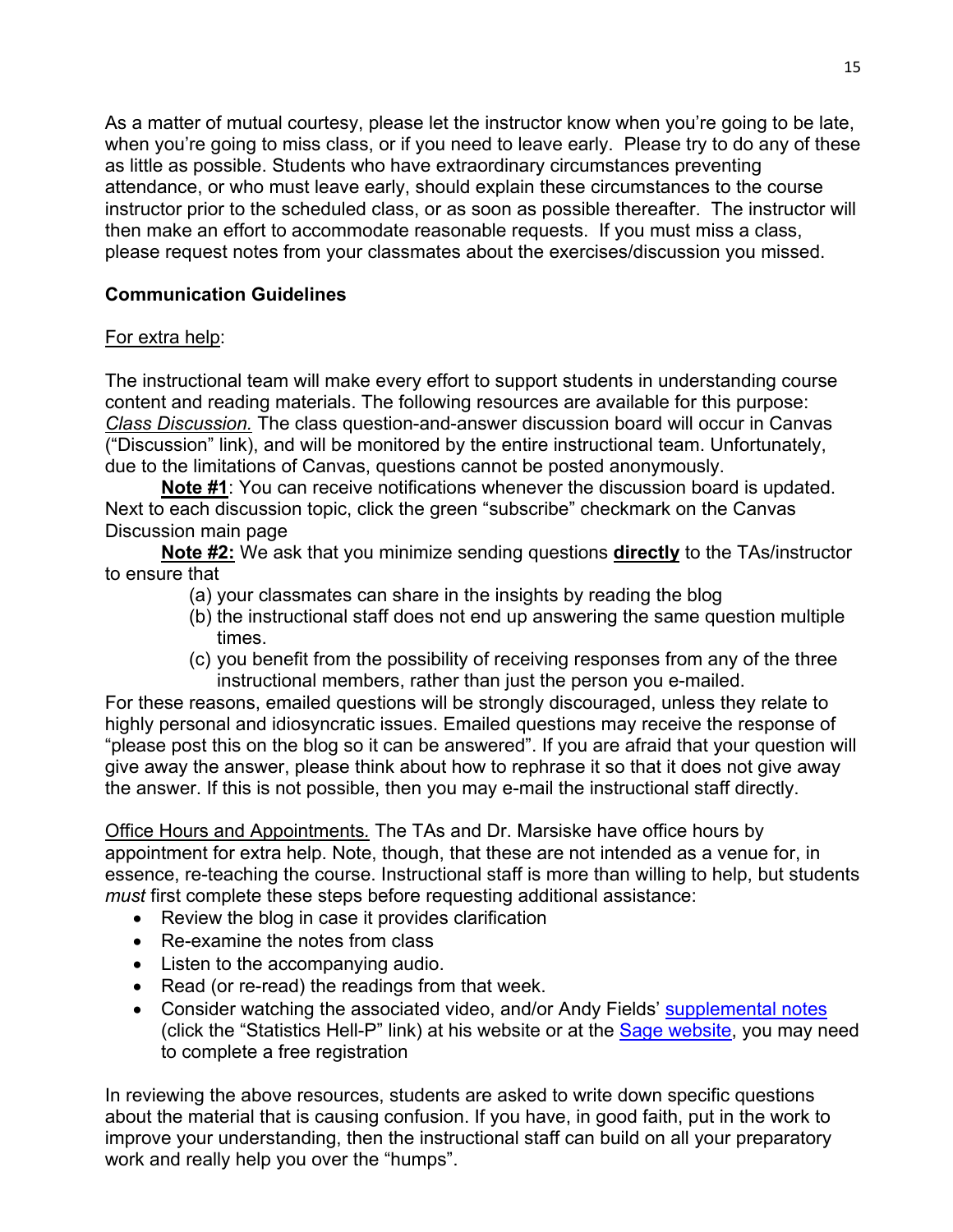# **Academic Integrity**

Students are expected to act in accordance with the University of Florida policy on academic integrity. As a student at the University of Florida, you have committed yourself to uphold the Honor Code, which includes the following pledge:

## "**We, the members of the University of Florida community, pledge to hold ourselves and our peers to the highest standards of honesty and integrity**."

You are expected to exhibit behavior consistent with this commitment to the UF academic community, and on all work submitted for credit at the University of Florida, the following pledge is either required or implied:

## **"On my honor, I have neither given nor received unauthorized aid in doing this assignment."**

It is your individual responsibility to know and comply with all university policies and procedures regarding academic integrity and the Student Honor Code. Violations of the Honor Code at the University of Florida will not be tolerated. Violations will be reported to the Dean of Students Office for consideration of disciplinary action. For additional information regarding Academic Integrity, please see Student [Conduct](https://www.dso.ufl.edu/sccr/process/student-conduct-honor-code/) and Honor Code or the [Graduate](http://gradschool.ufl.edu/students/introduction.html) Student Website for additional details:

Please remember cheating, lying, misrepresentation, or plagiarism in any form is unacceptable and inexcusable behavior.

## **Online Faculty Course Evaluation Process**

## *For [student evaluations of teaching,](https://ufl.blueera.com/ufl/) all members of the class will be awarded one (1) bonus point if at least 80% of the enrolled class completes evaluations, and two (2) bonus points if 100% of the enrolled class completes evaluations.*

Students are expected to provide professional and respectful feedback on the quality of instruction in this course by completing course evaluations online via GatorEvals. Guidance on how to give feedback in a professional and respectful manner is available at [https://gatorevals.aa.ufl.edu/students/.](https://gatorevals.aa.ufl.edu/students/) Students will be notified when the evaluation period opens, and can complete evaluations through the email they receive from GatorEvals, in their Canvas course menu under GatorEvals, or via [https://ufl.bluera.com/ufl/.](https://urldefense.proofpoint.com/v2/url?u=https-3A__ufl.bluera.com_ufl_&d=DwMFAg&c=sJ6xIWYx-zLMB3EPkvcnVg&r=y2HjEMjRMHJhfdvLrqJZlYczRsfp5e4TfQjHuc5rVHg&m=WXko6OK_Ha6T00ZVAsEaSh99qRXHOgMNFRywCoehRho&s=itVU46DDJjnIg4CW6efJOOLgPjdzsPvCghyfzJoFONs&e=) Summaries of course evaluation results are available to students at [https://gatorevals.aa.ufl.edu/public-results/.](https://gatorevals.aa.ufl.edu/public-results/)

# **SUPPORT SERVICES**

## **Accommodations for Students with Disabilities**

If you require classroom accommodation because of a disability, it is strongly recommended you register with the [Dean of Students Office](http://www.dso.ufl.edu/) within the first week of class or